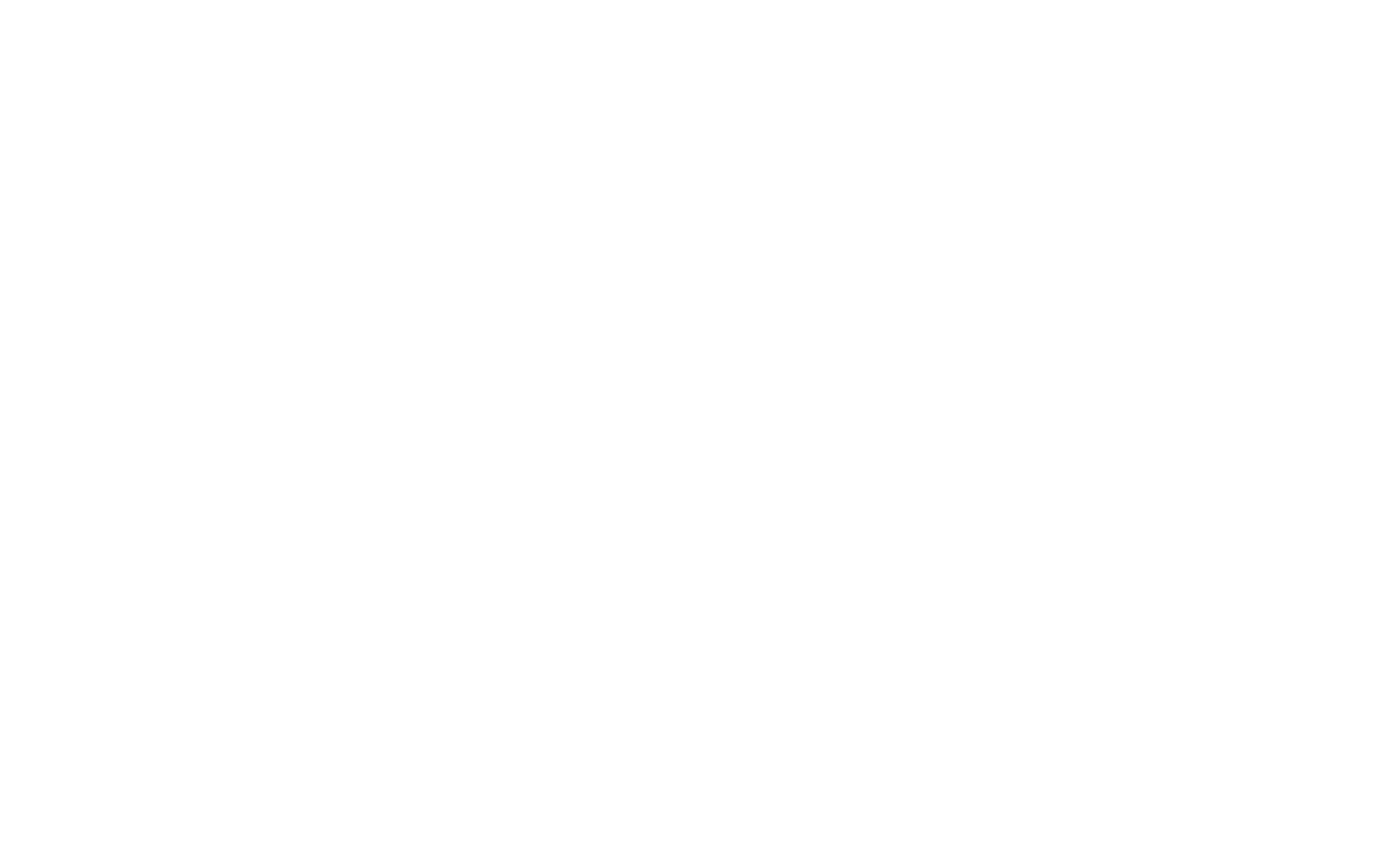## CONSOLIDATED UTILIZATION OF THE 3.50% ENGINEERING & ADMINISTRATIVE OVERHEAD As of September 30, 2019

## Extended Allotment

| <b>OFFICE</b>         | (i) Administrative<br>Overhead | (ii) Pre-construction<br>activities | (iii) Construction<br>Project<br><b>Management</b> | (iv) Testing and<br><b>Quality Control</b> | (v) Acquisition,<br>rehabilitation and<br>repair of related<br>equipment and parts | (vi) Contingencies<br>in relation to pre-<br>construction<br>activities | <b>TOTAL</b>     |
|-----------------------|--------------------------------|-------------------------------------|----------------------------------------------------|--------------------------------------------|------------------------------------------------------------------------------------|-------------------------------------------------------------------------|------------------|
| <b>Central Office</b> | 292,883,056.64                 |                                     |                                                    |                                            | 10,375,358.50                                                                      |                                                                         | 303,258,415.14   |
| <b>NCR</b>            | 94,372,615.11                  | 10,808,869.55                       | 19,374,333.94                                      | 4,674,582.82                               | 24,534,935.56                                                                      |                                                                         | 153,765,336.98   |
| <b>CAR</b>            | 107,289,547.64                 | 1,287,462.48                        | 20,314,815.38                                      | 3,046,159.15                               | 22,019,235.77                                                                      |                                                                         | 153,957,220.42   |
| <b>REGION I</b>       | 201,532,569.08                 | 11,865,963.00                       |                                                    |                                            |                                                                                    |                                                                         | 213,398,532.08   |
| <b>REGION II</b>      | 21,828,608.43                  | 280,152.99                          | 30,052,395.30                                      | 12,297,346.87                              | 66,079.15                                                                          |                                                                         | 64,524,582.74    |
| <b>REGION III</b>     | 272,266,316.14                 | 25,291,409.48                       | 37,041,191.15                                      | 15,203,093.12                              | 157,595,057.38                                                                     | 4,623,191.22                                                            | 512,020,258.49   |
| <b>REGION IV-A</b>    | 163,801,022.63                 | 28,266,353.78                       | 37,476,130.36                                      | 18,241,998.96                              | 1,909,022.01                                                                       |                                                                         | 249,694,527.74   |
| <b>REGION IV-B</b>    | 84,269,293.35                  | 5,343,638.41                        | 34,839,939.93                                      | 13,409,787.28                              | 3,066,833.22                                                                       |                                                                         | 140,929,492.19   |
| <b>REGION V</b>       | 88,086,365.03                  | 421,424.60                          | 4,232,510.64                                       | 3,188,084.43                               | 12,524,389.69                                                                      |                                                                         | 108,452,774.39   |
| <b>REGION VI</b>      | 99,684,124.83                  | 26,849,150.19                       | 48,273,763.74                                      | 25,379,001.71                              | 9,953,880.68                                                                       |                                                                         | 210,139,921.15   |
| <b>REGION VII</b>     | 89,612,720.88                  | 14,945,965.11                       | 34,613,495.95                                      | 16,350,513.22                              | 24,868,563.12                                                                      | 11,660.80                                                               | 180,402,919.08   |
| <b>REGION VIII</b>    | 90,741,263.26                  | 9,945,800.50                        | 22,707,925.35                                      | 6,861,902.57                               | 910,461.71                                                                         |                                                                         | 131,167,353.39   |
| <b>REGION IX</b>      | 31,590,161.30                  | 1,279,900.75                        | 50,403,350.58                                      | 1,472,178.51                               | 15,522,597.44                                                                      |                                                                         | 100,268,188.58   |
| <b>REGION X</b>       | 266,685,201.95                 | 2,428,168.39                        | 27,195,910.38                                      | 16,685,476.57                              | 246,186,106.12                                                                     |                                                                         | 559,180,863.41   |
| <b>REGION XI</b>      | 107,283,332.26                 | 29,602,447.29                       | 50,775,737.53                                      | 28,917,652.03                              | 9,141,910.00                                                                       |                                                                         | 225,721,079.11   |
| <b>REGION XII</b>     | 662,217,019.13                 | 4,213,138.82                        | 3,955,660.90                                       | 2,386,630.82                               | 27,633,604.73                                                                      | 4,894,083.72                                                            | 705,300,138.12   |
| <b>REGION XIII</b>    | 95,206,623.61                  | 23,753,533.81                       | 29,622,749.51                                      | 14,405,550.46                              | 3,319,915.29                                                                       |                                                                         | 166,308,372.68   |
| <b>TOTAL</b>          | 2,769,349,841.27               | 196,583,379.15                      | 450,879,910.64                                     | 182,519,958.52                             | 569,627,950.37                                                                     | 9,528,935.74                                                            | 4,178,489,975.69 |